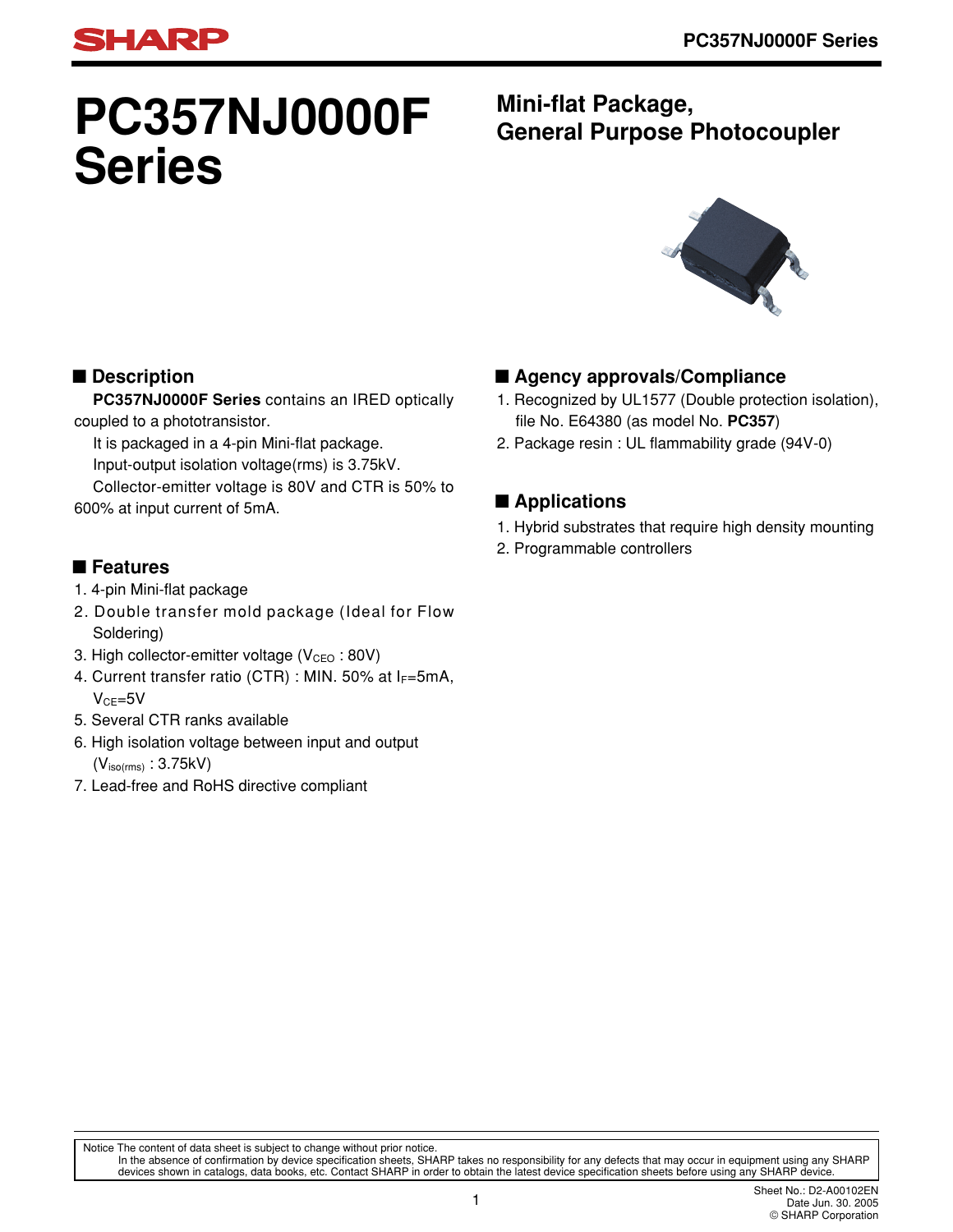

### ■ **Internal Connection Diagram**



### ■ **Outline Dimensions** (Unit : mm)



Plating material : SnCu (Cu : TYP. 2%)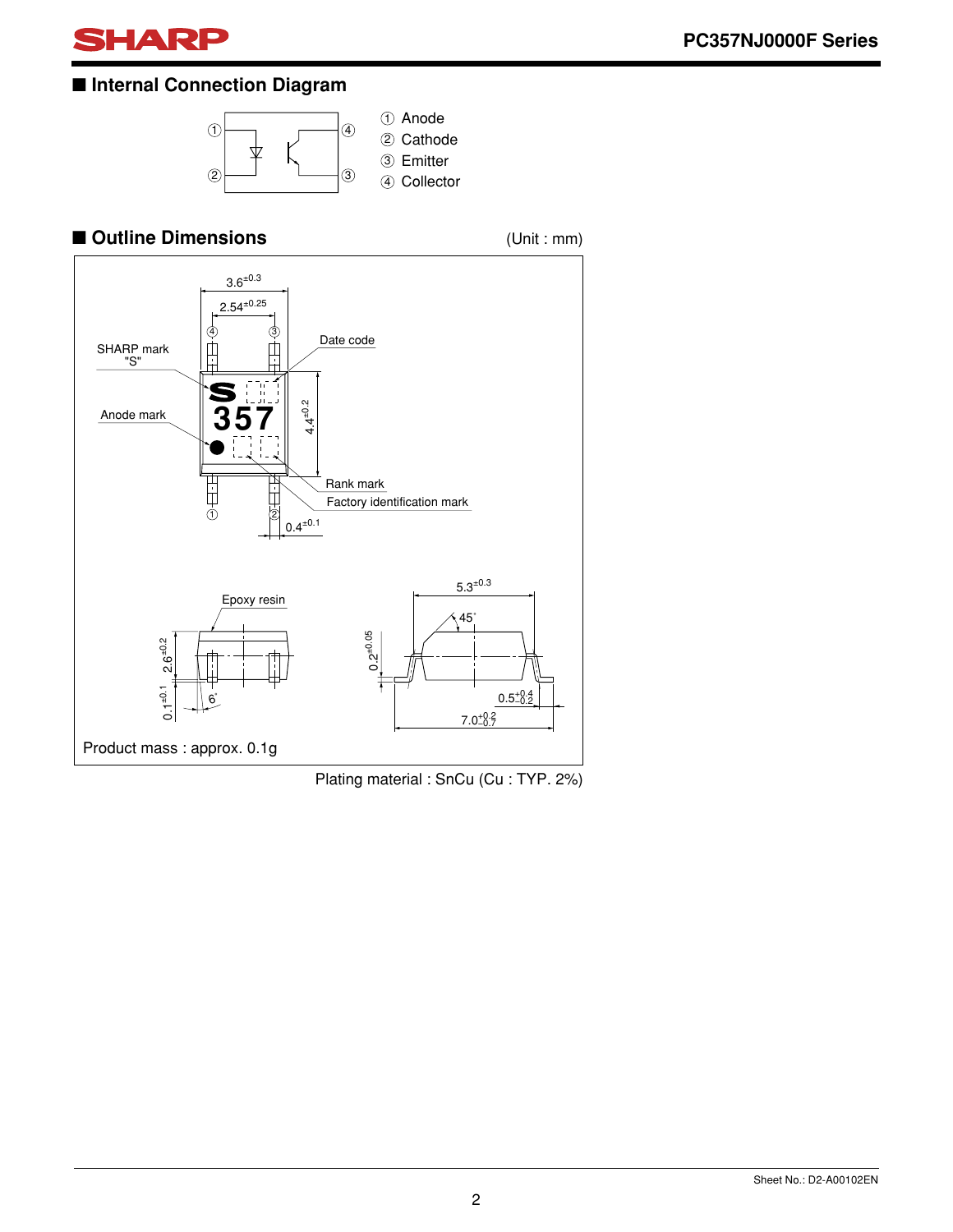

### Date code (2 digit)

| 1st digit          |      |      |               | 2nd digit           |                |  |
|--------------------|------|------|---------------|---------------------|----------------|--|
| Year of production |      |      |               | Month of production |                |  |
| A.D.               | Mark | A.D  | Mark          | Month               | Mark           |  |
| 1990               | A    | 2002 | P             | January             | 1              |  |
| 1991               | B    | 2003 | R             | February            | $\overline{c}$ |  |
| 1992               | C    | 2004 | S             | March               | 3              |  |
| 1993               | D    | 2005 | T             | April               | 4              |  |
| 1994               | E    | 2006 | U             | May                 | 5              |  |
| 1995               | F    | 2007 | V             | June                | 6              |  |
| 1996               | H    | 2008 | W             | July                | 7              |  |
| 1997               | J    | 2009 | X             | August              | 8              |  |
| 1998               | K    | 2010 | A             | September           | 9              |  |
| 1999               | L    | 2011 | B             | October             | O              |  |
| 2000               | М    | 2012 | $\mathcal{C}$ | November            | N              |  |
| 2001               | N    |      |               | December            | D              |  |

repeats in a 20 year cycle

### Factory identification mark

| Factory identification Mark | Country of origin |  |  |
|-----------------------------|-------------------|--|--|
| no mark                     |                   |  |  |
|                             | Japan             |  |  |
|                             | Indonesia         |  |  |
|                             | China             |  |  |

\* This factory marking is for identification purpose only. Please contact the local SHARP sales representative to see the actual status of the production

### Rank mark

Refer to the Model Line-up table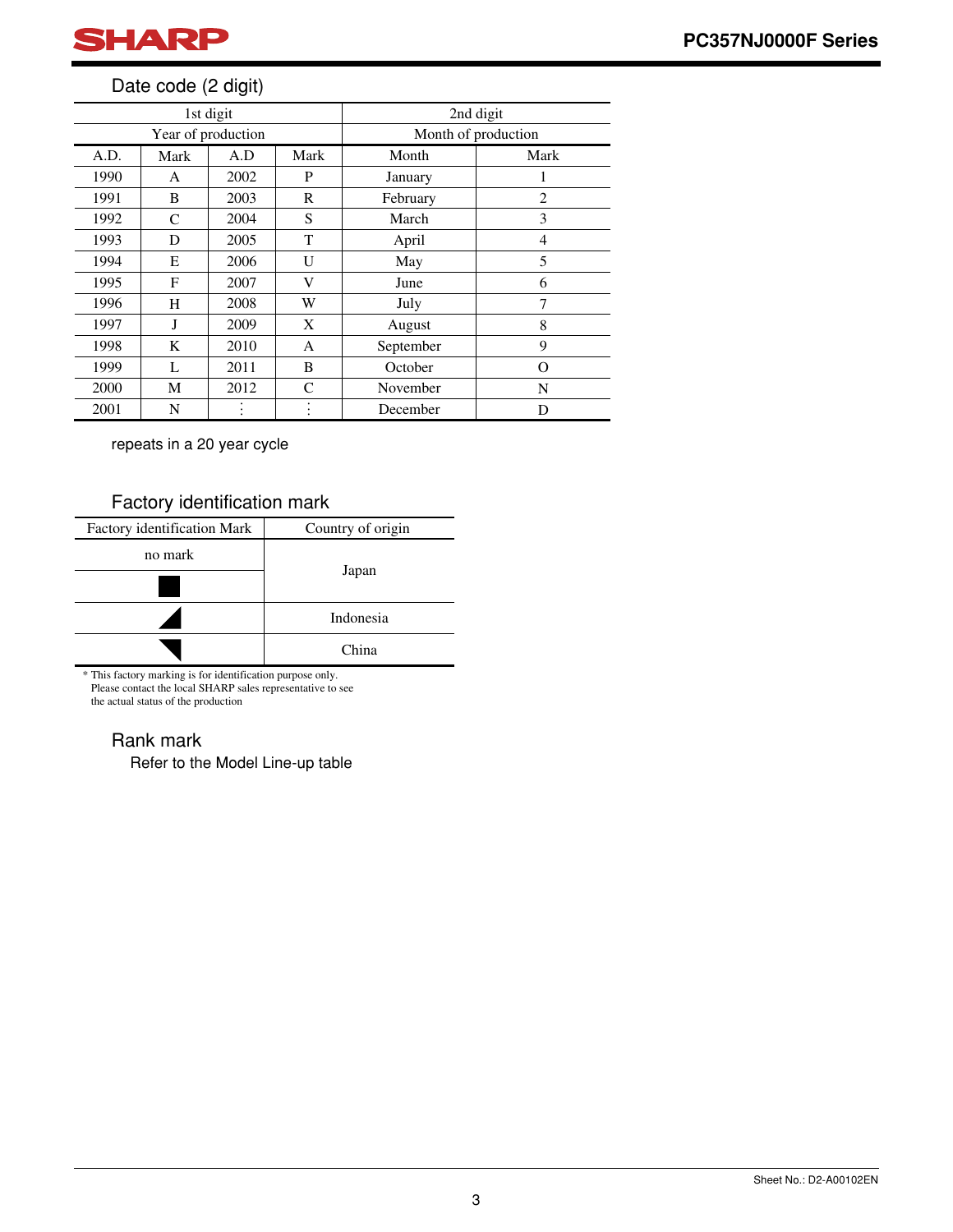### ■ Absolute Maximum Ratings (T<sub>a=25</sub>°C)

|                                  | Parameter                           | Symbol                    | Rating          | Unit        |
|----------------------------------|-------------------------------------|---------------------------|-----------------|-------------|
|                                  | Forward current                     | ${\rm I}_{{\rm F}}$       | 50              | mA          |
| Input                            | * <sup>1</sup> Peak forward current | $I_{FM}$                  | 1               | A           |
|                                  | Reverse voltage                     | $V_{R}$                   | 6               | V           |
|                                  | Power dissipation                   | P                         | 70              | mW          |
|                                  | Collector-emitter voltage           | $V_{\rm CEO}$             | 80              | V           |
| Output                           | Emitter-collector voltage           | $V_{ECO}$                 | 6               | V           |
|                                  | Collector current                   | $I_{C}$                   | 50              | mA          |
|                                  | Collector power dissipation         | $P_{C}$                   | 150             | mW          |
| Total power dissipation          |                                     | $\mathbf{P}_{\text{tot}}$ | 170             | mW          |
|                                  | Operating temperature               | $T_{\rm opr}$             | $-30$ to $+100$ | $^{\circ}C$ |
|                                  | Storage temperature                 | $T_{\rm stg}$             | $-40$ to $+125$ | $^{\circ}C$ |
| * <sup>2</sup> Isolation voltage |                                     | $V_{iso (rms)}$           | 3.75            | kV          |
| *3 Soldering temperature         |                                     | $T_{sol}$                 | 260             | $^{\circ}C$ |

\*1 Pulse width≤100µs, Duty ratio : 0.001

\*2 40 to 60%RH, AC for 1 minute, f=60Hz \*3 For 10s

### ■ **Electro-optical Characteristics**

 $(T_a=25^{\circ}C)$ 

| Parameter                        |                                      | Symbol    | Conditions        | MIN.                                                            | TYP.               | MAX.               | Unit |         |
|----------------------------------|--------------------------------------|-----------|-------------------|-----------------------------------------------------------------|--------------------|--------------------|------|---------|
|                                  | Forward voltage                      |           | $\rm V_F$         | $I_F=20mA$                                                      | -                  | 1.2                | 1.4  | V       |
| Input                            | Reverse current                      |           | $I_R$             | $V_R = 4V$                                                      |                    |                    | 10   | μA      |
|                                  | Terminal capacitance                 |           | $C_t$             | $V=0$ , $f=1kHz$                                                |                    | 30                 | 250  | pF      |
| Output                           | Collector dark current               |           | I <sub>CEO</sub>  | $V_{CF}$ =50V, I <sub>F</sub> =0                                |                    |                    | 100  | nA      |
|                                  | Collector-emitter breakdown voltage  |           | BV <sub>CEO</sub> | $I_C = 0.1$ mA, $I_F = 0$                                       | 80                 |                    |      | V       |
|                                  | Emitter-collector breakdown voltage  |           | $BV_{ECO}$        | $I_{E} = 10\mu A, I_{F} = 0$                                    | 6                  |                    |      | V       |
|                                  | Collector current                    |           | $I_{C}$           | $I_F = 5mA$ , $V_{CE} = 5V$                                     | 2.5                | 5                  | 30   | mA      |
| Transfer<br>charac-<br>teristics | Collector-emitter saturation voltage |           | $V_{CE (sat)}$    | $I_F=20mA$ , $I_C=1mA$                                          |                    | 0.1                | 0.2  | V       |
|                                  | Isolation resistance                 |           | $R_{ISO}$         | DC500V, 40 to 60%RH                                             | $5 \times 10^{10}$ | $1 \times 10^{11}$ |      | Ω       |
|                                  | Floating capacitance                 |           | $C_f$             | $V=0$ , $f=1$ MHz                                               |                    | 0.6                | 1.0  | pF      |
|                                  | Response time                        | Rise time | $t_r$             | $V_{CF}$ =2V, I <sub>C</sub> =2mA, R <sub>I</sub> =100 $\Omega$ |                    | $\overline{4}$     | 18   | μs      |
|                                  |                                      | Fall time | $t_{\rm f}$       |                                                                 |                    | 3                  | 18   | $\mu$ s |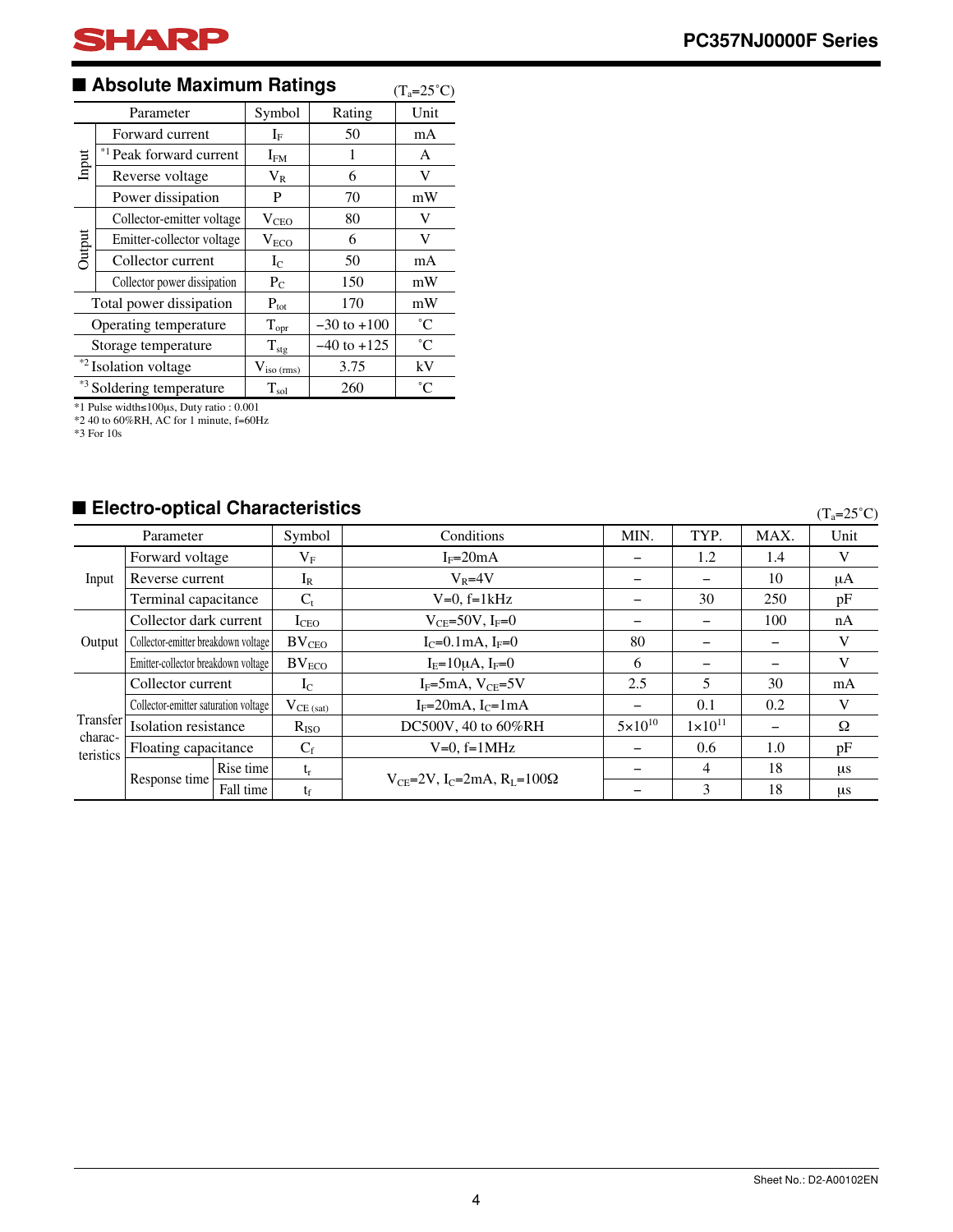### ■ **Model Line-up**

| Package   |                     | Taping       | Rank mark        | $IC$ [mA]                               |
|-----------|---------------------|--------------|------------------|-----------------------------------------|
|           | 3 000pcs/reel       | 750pcs/reel  |                  | $(I_F=5mA, V_{CE}=5V, T_a=25^{\circ}C)$ |
|           | PC357NJ0000F        | PC357NTJ000F | with or without  | 2.5 to 30.0                             |
|           | PC357N1J000F        | PC357N1TJ00F | A                | 4.0 to $8.0$                            |
|           | <b>PC357N2J000F</b> | PC357N2TJ00F | B                | 6.5 to 13.0                             |
|           | <b>PC357N3J000F</b> | PC357N3TJ00F | C                | 10.0 to $20.0$                          |
| Model No. | <b>PC357N4J000F</b> | PC357N4TJ00F | D                | $15.0 \text{ to } 30.0$                 |
|           | PC357N5J000F        | PC357N5TJ00F | A or B           | 4.0 to 13.0                             |
|           | <b>PC357N6J000F</b> | PC357N6TJ00F | B or C           | 6.5 to 20.0                             |
|           | <b>PC357N7J000F</b> | PC357N7TJ00F | $C$ or $D$       | 10.0 to $30.0$                          |
|           | <b>PC357N8J000F</b> | PC357N8TJ00F | $A, B$ or $C$    | 4.0 to 20.0                             |
|           | PC357N9J000F        | PC357N9TJ00F | B, C or D        | 6.5 to 30.0                             |
|           | <b>PC357N0J000F</b> | PC357N0TJ00F | $A, B, C$ or $D$ | 4.0 to 30.0                             |

Please contact a local SHARP sales representative to inquire about production status.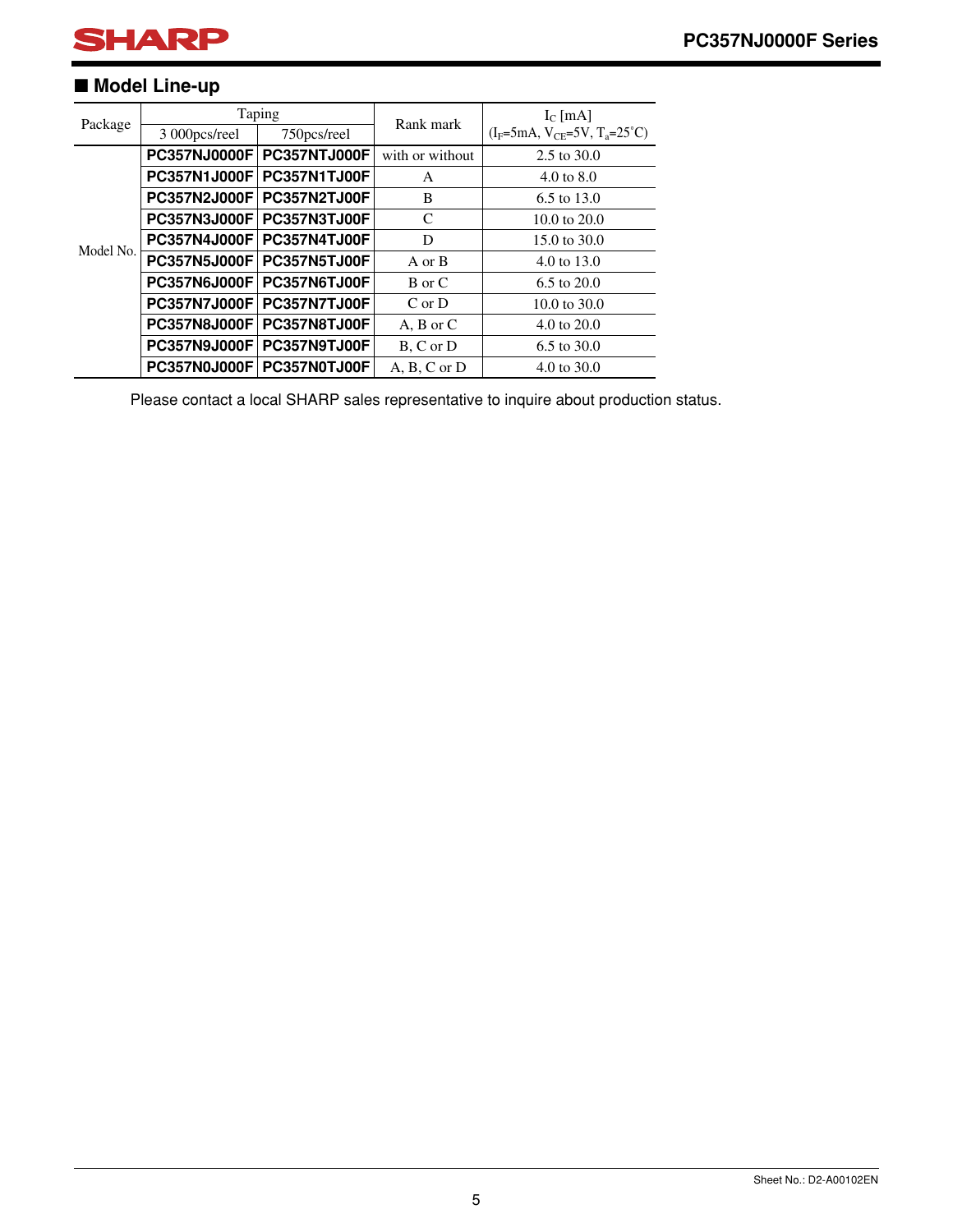**Fig.1 Forward Current vs. Ambient Temperature**







**Fig.5 Peak Forward Current vs. Duty Ratio**



### **Fig.2 Diode Power Dissipation vs. Ambient Temperature**



### **Fig.4 Total Power Dissipation vs. Ambient Temperature**



### **Fig.6 Forward Current vs. Forward Voltage**

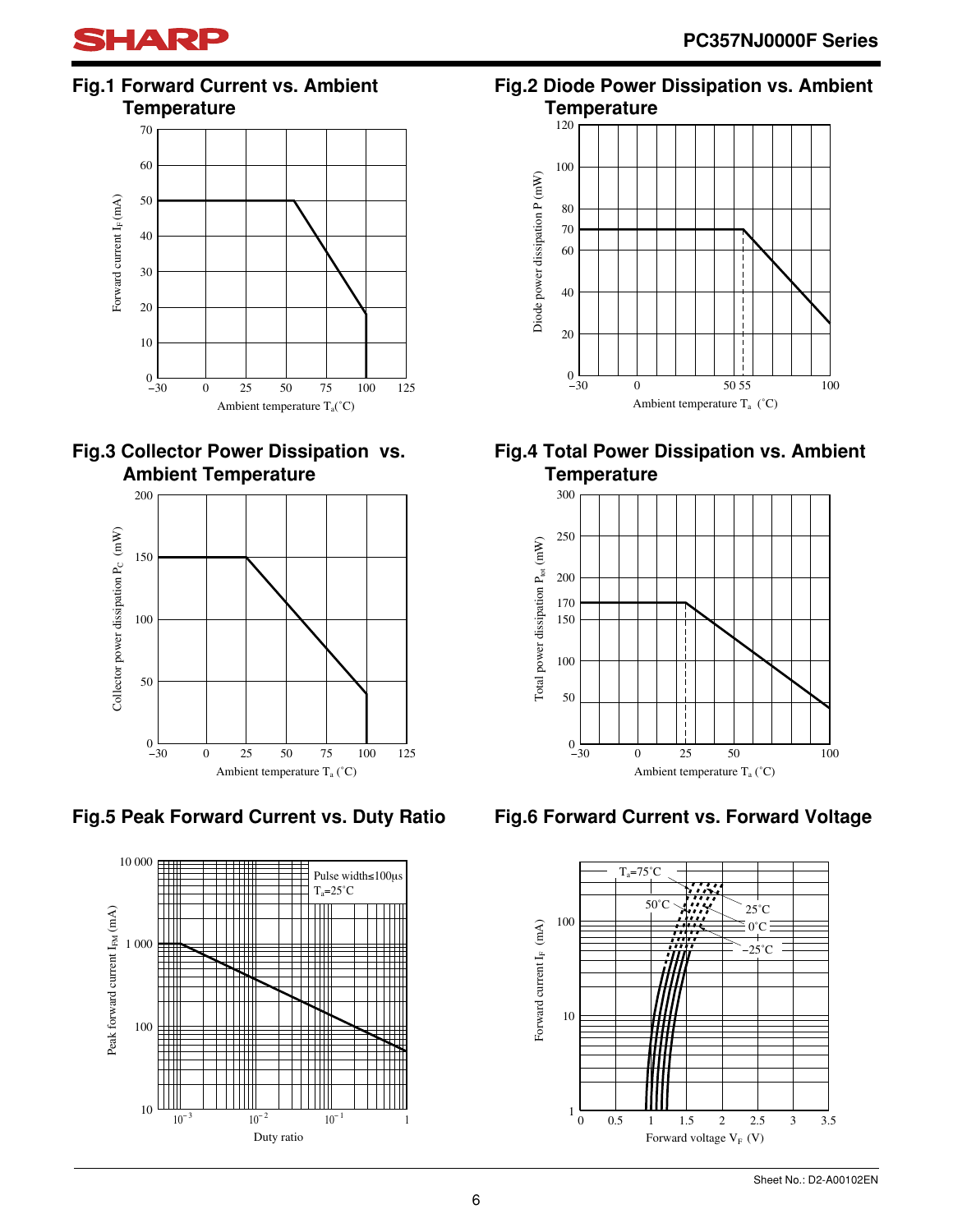

### **Fig.7 Current Transfer Ratio vs. Forward Current**



### **Fig.9 Relative Current Transfer Ratio vs. Ambient Temperature**







### **Fig.8 Collector Current vs. Collector-emitter Voltage**



### **Fig.10 Collector - emitter Saturation Voltage vs. Ambient Temperature**



### **Fig.12 Response Time vs. Load Resistance**

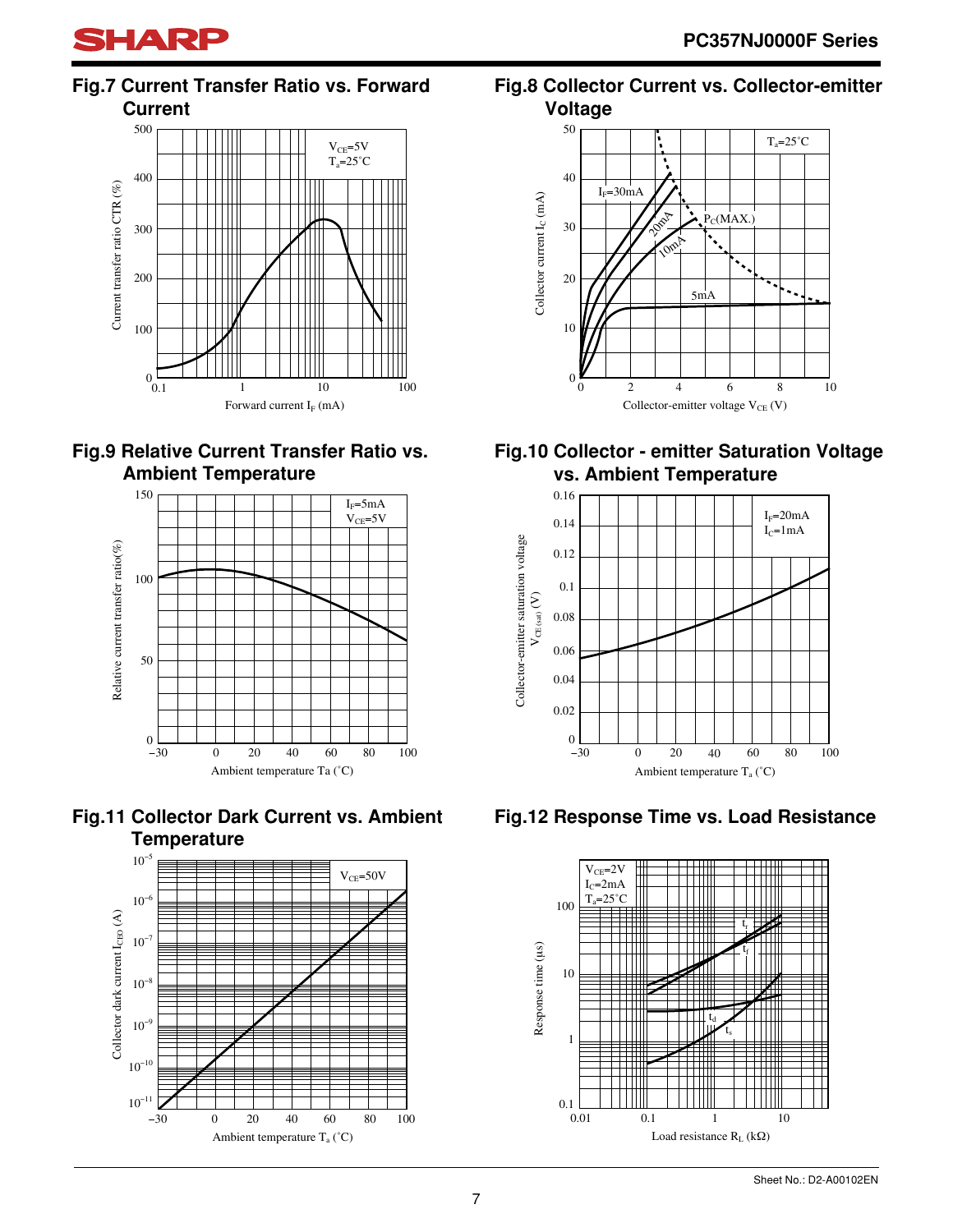

### **Fig.13 Test Circuit for Response Time**



### **Fig.14 Collector-emitter Saturation Voltage vs. Forward Current**



Remarks : Please be aware that all data in the graph are just for reference and not for guarantee.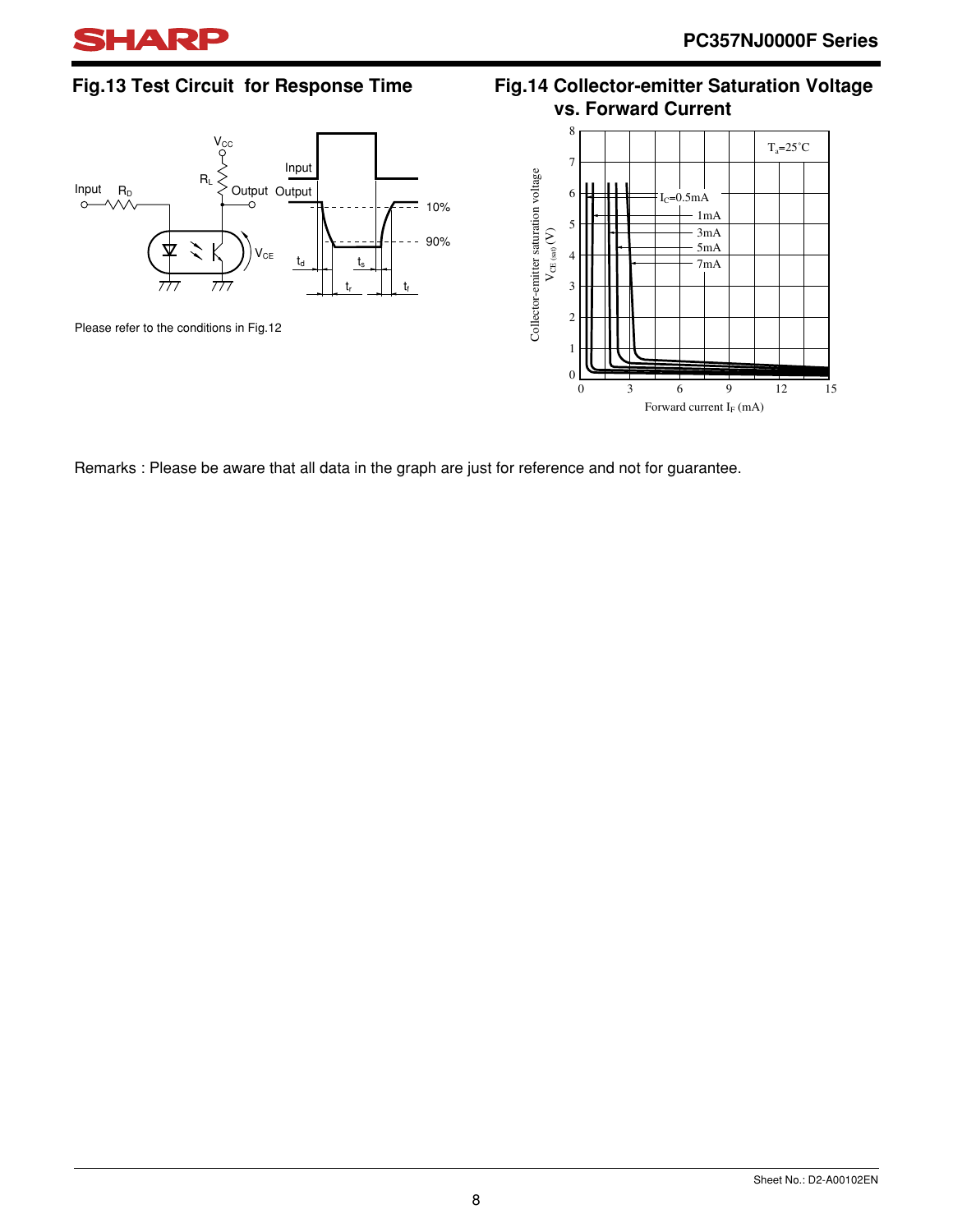

### ■ **Design Considerations**

### ● **Design guide**

While operating at  $I_F$ <1.0mA, CTR variation may increase. Please make design considering this fact.

This product is not designed against irradiation and incorporates non-coherent IRED.

### ● **Degradation**

In general, the emission of the IRED used in photocouplers will degrade over time. In the case of long term operation, please take the general IRED degradation (50% degradation over 5 years) into the design consideration.

### ● **Recommended Foot Print (reference)**



(Unit : mm)

✩ For additional design assistance, please review our corresponding Optoelectronic Application Notes.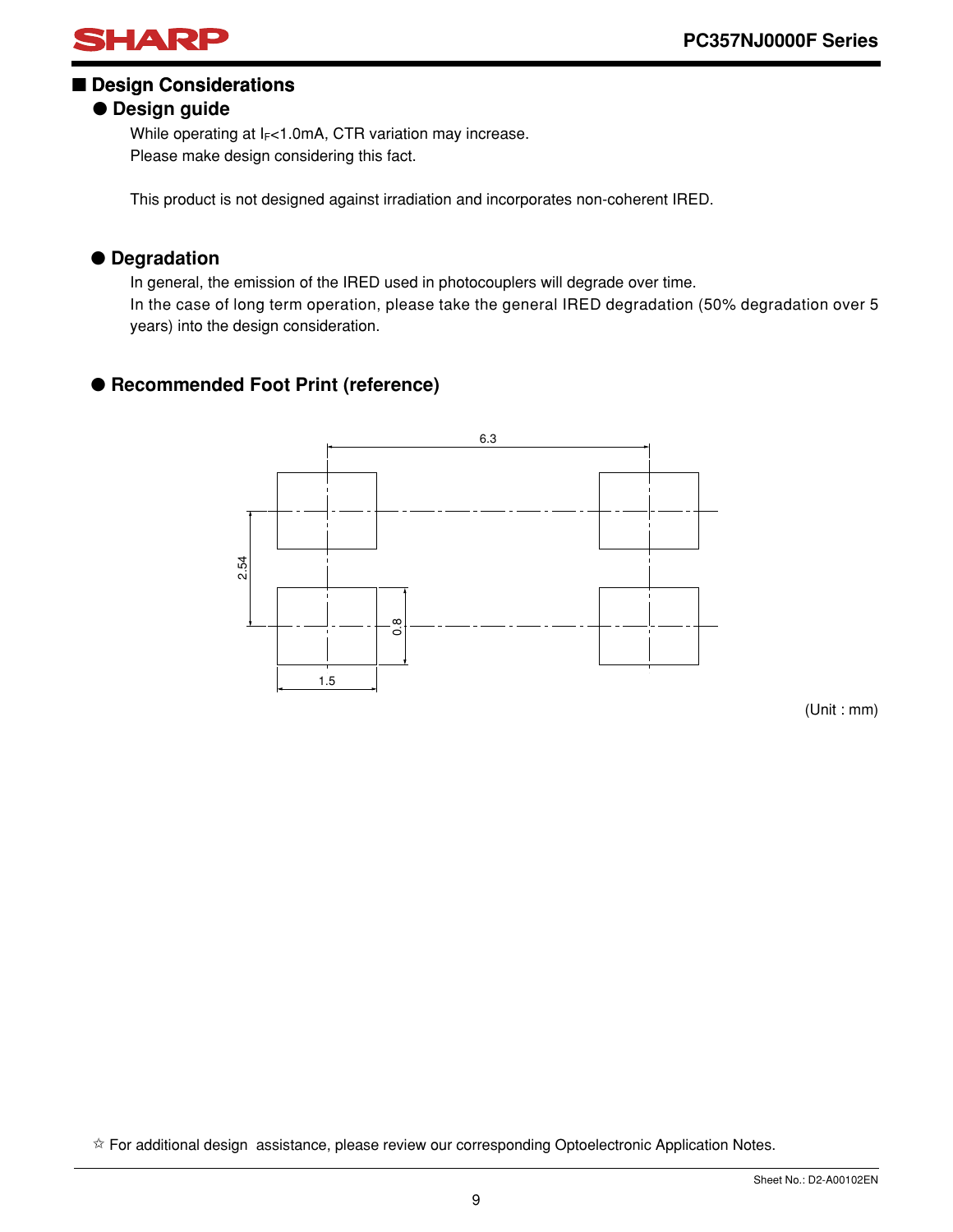

### ■ Manufacturing Guidelines

### ● **Soldering Method**

Reflow Soldering:

Reflow soldering should follow the temperature profile shown below. Soldering should not exceed the curve of temperature profile and time. Please don't solder more than twice.



#### Flow Soldering :

Due to SHARP's double transfer mold construction submersion in flow solder bath is allowed under the below listed guidelines.

Flow soldering should be completed below 260˚C and within 10s. Preheating is within the bounds of 100 to 150˚C and 30 to 80s. Please don't solder more than twice.

#### Hand soldering

Hand soldering should be completed within 3s when the point of solder iron is below 400˚C. Please don't solder more than twice.

#### Other notices

Please test the soldering method in actual condition and make sure the soldering works fine, since the impact on the junction between the device and PCB varies depending on the tooling and soldering conditions.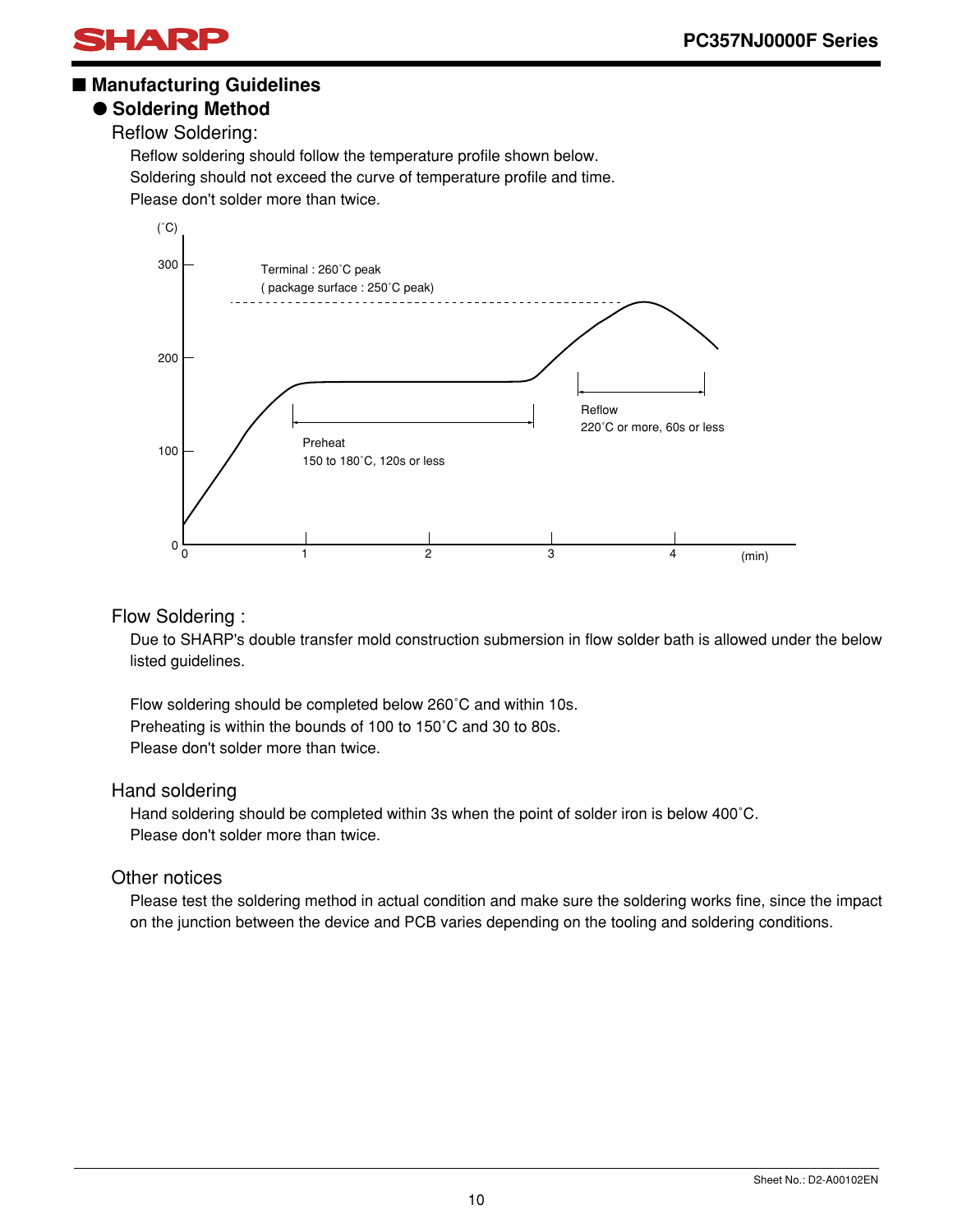

### ● **Cleaning instructions**

Solvent cleaning:

Solvent temperature should be 45˚C or below Immersion time should be 3 minutes or less

#### Ultrasonic cleaning:

The impact on the device varies depending on the size of the cleaning bath, ultrasonic output, cleaning time, size of PCB and mounting method of the device.

Therefore, please make sure the device withstands the ultrasonic cleaning in actual conditions in advance of mass production.

### Recommended solvent materials:

Ethyl alcohol, Methyl alcohol and Isopropyl alcohol

In case the other type of solvent materials are intended to be used, please make sure they work fine in actual using conditions since some materials may erode the packaging resin.

### ● **Presence of ODC**

This product shall not contain the following materials. And they are not used in the production process for this product. Regulation substances : CFCs, Halon, Carbon tetrachloride, 1.1.1-Trichloroethane (Methylchloroform)

Specific brominated flame retardants such as the PBBOs and PBBs are not used in this product at all.

This product shall not contain the following materials banned in the RoHS Directive (2002/95/EC). •Lead, Mercury, Cadmium, Hexavalent chromium, Polybrominated biphenyls (PBB), Polybrominated diphenyl ethers (PBDE).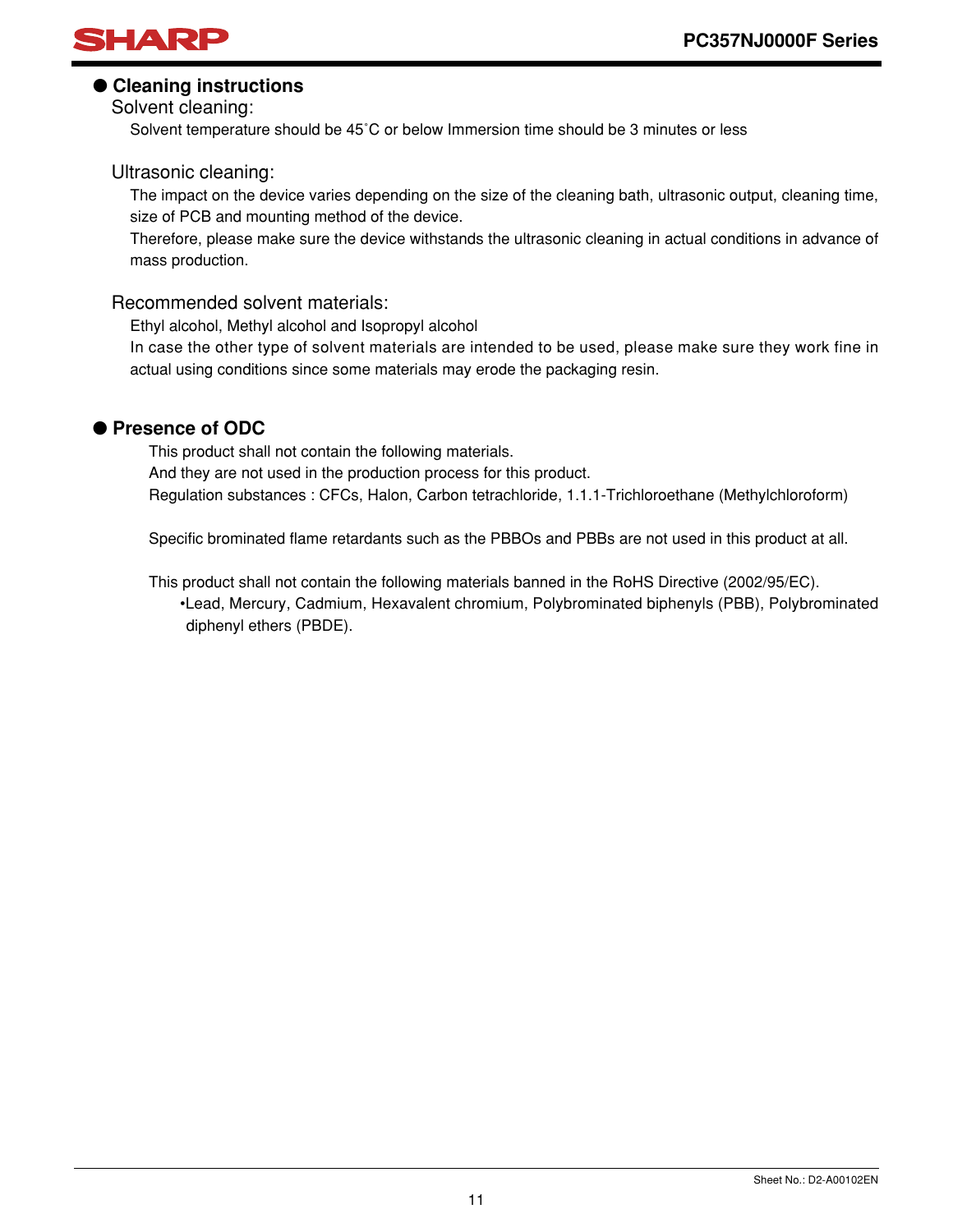

### ■ **Package specification**

### ● **Tape and Reel package**

1. 3 000pcs/reel

Package materials

Carrier tape : A-PET (with anti-static material)

Cover tape : PET (three layer system)

Reel : PS

Carrier tape structure and Dimensions



 $12.0^{\pm 0.3}$  $5.5^{\pm0.1}$ 1.75<sup>±</sup>0.1  $8.0^{\pm0.1}$  $2.0^{\pm 0.1}$  $\,$  H  $7.4^{\pm0.1}$ I  $0.3^{\pm 0.05}$ J  $3.1^{\pm0.1}$ K  $4.0^{\pm0.1}$  $4.0^{\pm0.1}$  $\phi$ 1.5+ $0^{.1}$ 

Reel structure and Dimensions



| $\circ$     |   |  |
|-------------|---|--|
| f<br>1<br>b | I |  |

| Dimensions List |                  | (Unit : mm)     |                |  |
|-----------------|------------------|-----------------|----------------|--|
| а               |                  | c               |                |  |
| 370             | $13.5^{\pm 1.5}$ |                 | $13^{\pm 0.5}$ |  |
| e               |                  |                 |                |  |
| $2.1 \pm 1.0$   | $2.0^{\pm 0.5}$  | $2.0^{\pm 0.5}$ |                |  |

Direction of product insertion



[Packing : 3 000pcs/reel]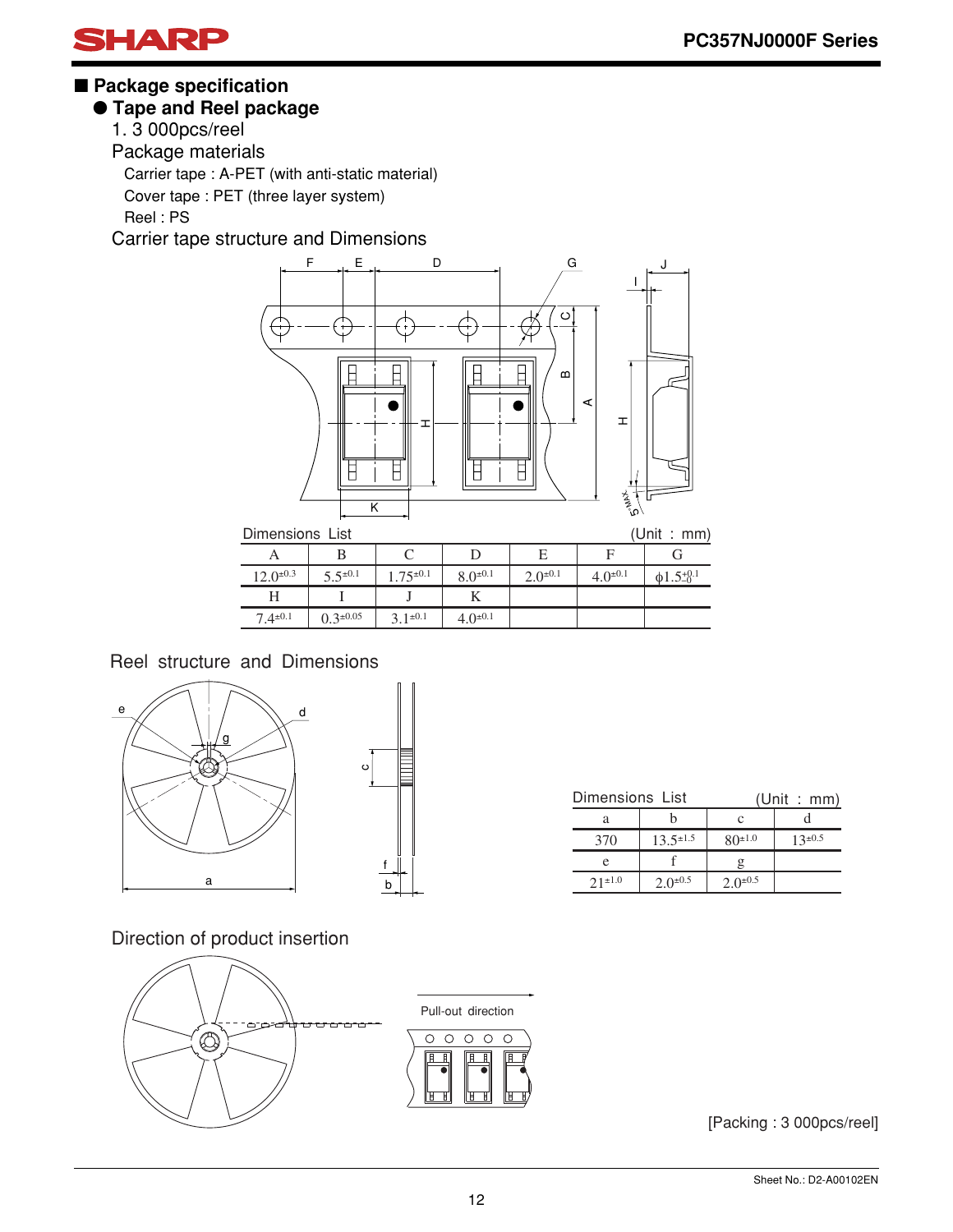

2. 750pcs/reel

Package materials

Carrier tape : A-PET (with anti-static material)

Cover tape : PET (three layer system)

Reel : PS

Carrier tape structure and Dimensions



Reel structure and Dimensions



|  | Dimensions List              |                 | (Unit : mm)     |                |  |
|--|------------------------------|-----------------|-----------------|----------------|--|
|  | а                            |                 |                 |                |  |
|  | $13.5^{\pm 1.5}$<br>180<br>e |                 | $80^{\pm 1.0}$  | $13^{\pm 0.5}$ |  |
|  |                              |                 |                 |                |  |
|  | $21^{\pm1.0}$                | $2.0^{\pm 0.5}$ | $2.0^{\pm 0.5}$ |                |  |

Direction of product insertion



[Packing : 750pcs/reel]